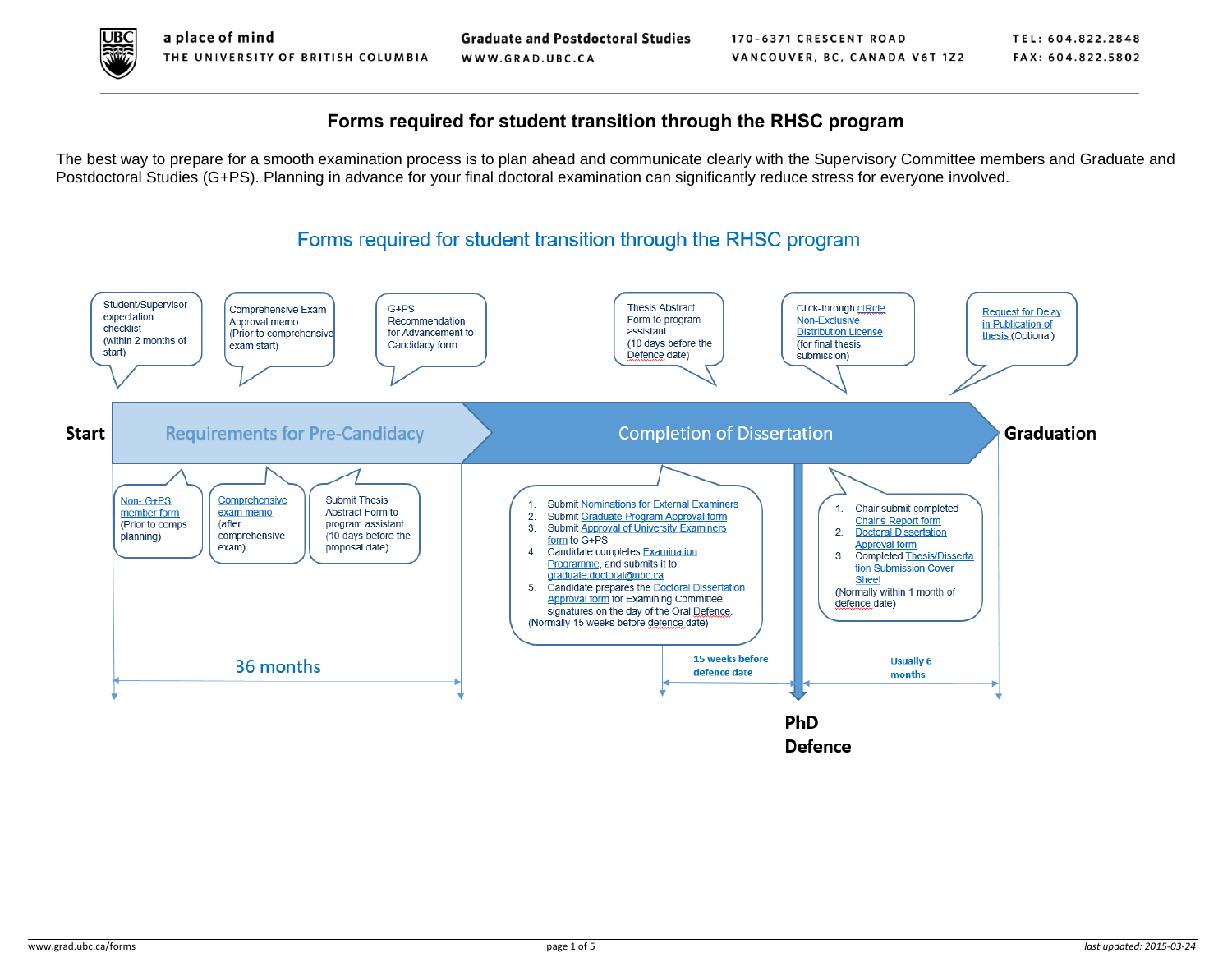

**Graduate and Postdoctoral Studies** WWW.GRAD.UBC.CA



*\* Please remember to notify G+PS as soon as possible if your anticipated dissertation submission date changes.*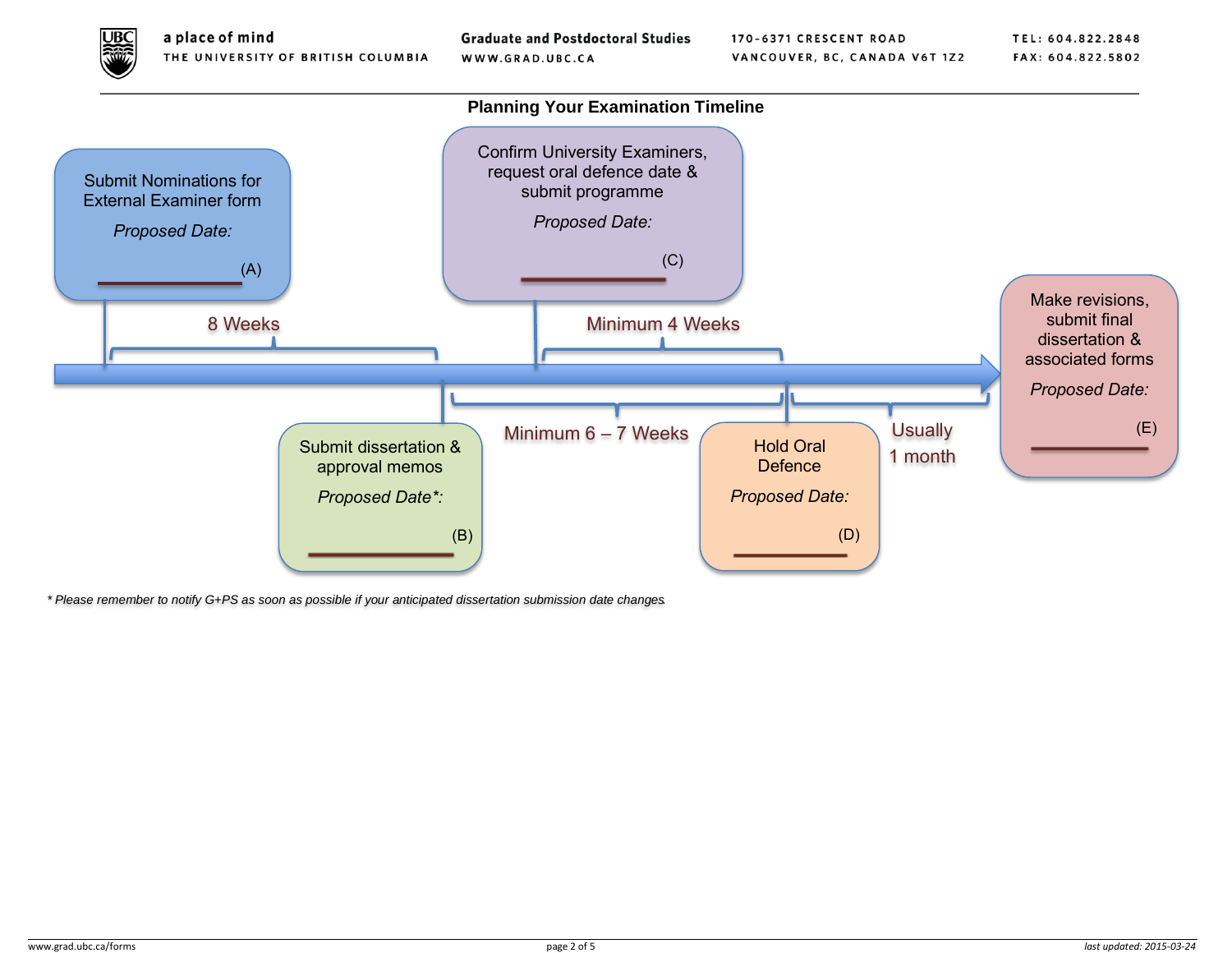

**Graduate and Postdoctoral Studies** WWW.GRAD.UBC.CA

170-6371 CRESCENT ROAD VANCOUVER, BC, CANADA V6T 1Z2 TEL: 604.822.2848 FAX: 604.822.5802

## **Doctoral Examinations Planning Tool and Checklist For Candidates and Supervisors**

| <b>Proposed Dates</b>   | <b>Action</b>                                                                                            | <b>Notes &amp; Instructions</b>                                                                                                                       |
|-------------------------|----------------------------------------------------------------------------------------------------------|-------------------------------------------------------------------------------------------------------------------------------------------------------|
| Within 2 months of      | <b>Complete Student/Supervisor expectation checklist</b>                                                 | See https://med-fom-rehab.sites.olt.ubc.ca/files/2021/03/Appendix-A-                                                                                  |
| start                   |                                                                                                          | Student_Supervisor-Expectations.docx                                                                                                                  |
| Prior to comps planning | Non- G+PS member form                                                                                    | See https://www.grad.ubc.ca/forms/recommendation-non-gps-member-join-                                                                                 |
|                         |                                                                                                          | supervisory-committee                                                                                                                                 |
| Prior to comprehensive  | <b>Comprehensive Exam Approval memo</b>                                                                  | See https://med-fom-rehab.sites.olt.ubc.ca/files/2019/12/PhD-<br>Comprehensive-Exam-Approval-Memo.docx                                                |
| exam start              |                                                                                                          | See https://med-fom-rehab.sites.olt.ubc.ca/files/2019/12/Appendix-L.-PhD-                                                                             |
| After comprehensive     | Comprehensive exam memo                                                                                  | Comprehensive-Exam-Memo.docx                                                                                                                          |
| exam                    |                                                                                                          |                                                                                                                                                       |
| 10 days before the      | Submit Thesis Abstract Form to program assistant                                                         | See https://med-fom-rehab.sites.olt.ubc.ca/files/2015/01/Thesis-Abstract-<br>Form.docx                                                                |
| proposal date           |                                                                                                          |                                                                                                                                                       |
| After the proposal      | G+PS Recommendation for Advancement to Candidacy form                                                    | See_https://www.grad.ubc.ca/forms/recommendation-advancement-candidacy<br>See https://www.grad.ubc.ca/current-students/final-doctoral-exam/selecting- |
|                         | <b>Nominate External Examiners</b>                                                                       | external-examiner                                                                                                                                     |
|                         | Research Supervisor and Graduate Advisor submit signed Nominations<br>$\mathsf{L}$                       |                                                                                                                                                       |
| Date (A)                | for External Examiner (Doctoral Dissertation) form to G+PS.                                              | Research Supervisor nominates 2-3 individuals who meet the eligibility<br>$\bullet$                                                                   |
|                         | G+PS begins the invitation process and notifies the Research<br>□                                        | criteria for the role of External Examiner.                                                                                                           |
|                         | Supervisor, Candidate and Graduate Program once an External<br>Examiner has been confirmed.              | Nominees must be approved by the Graduate Advisor for the<br>$\bullet$<br>Candidate's Graduate Program (or Department Head).                          |
|                         |                                                                                                          | Nominees should not be contacted in advance of submitting the form.<br>$\bullet$                                                                      |
| 8 weeks before (B)      |                                                                                                          | Invitations to serve in this role must be initiated by G+PS.                                                                                          |
|                         | In the event of dissertation submission delays                                                           |                                                                                                                                                       |
|                         | Candidate and Research Supervisor notify G+PS if there has been a<br>Ш                                   | The anticipated submission date provided to G+PS is communicated to<br>potential External Examiners and plays a significant role in whether they      |
|                         | change to the anticipated dissertation submission date provided on the                                   | are able to accept the invitation to serve.                                                                                                           |
|                         | Nominations for External Examiner form.                                                                  | The external examination and oral defence may be delayed if G+PS is<br>$\bullet$                                                                      |
|                         | G+PS communicates the new timeline to External Examiner as<br>$\mathsf{L}$                               | not notified of a change to the anticipated submission date in advance.                                                                               |
|                         | appropriate.                                                                                             |                                                                                                                                                       |
|                         | Submission of dissertation for external examination                                                      | See https://www.grad.ubc.ca/current-students/final-doctoral-exam/submitting-                                                                          |
|                         | Candidate has the format of the dissertation approved by G+PS and<br>$\Box$                              | dissertation-external-examination                                                                                                                     |
|                         | submits a copy of the approval email to graduate.doctoral@ubc.ca.                                        | The dissertation will not be transmitted to the External Examiner until all<br>$\bullet$                                                              |
|                         | Candidate requests the Graduate Program Approval Memo from his/her<br>$\Box$                             | required documents have been received by G+PS.                                                                                                        |
| Date (B)                | graduate program.                                                                                        | If a paper copy of the dissertation is requested by the External<br>$\bullet$                                                                         |
|                         | Candidate submits an electronic copy (PDF) of dissertation to<br>⊔                                       | Examiner, this will be communicated to the Candidate and Research                                                                                     |
|                         | graduate.doctoral@ubc.ca.                                                                                | Supervisor by email when that External Examiner has been confirmed.<br>If you're unsure whether this is required for your exam, check with            |
|                         | Candidate submits a paper copy of dissertation to G+PS (if requested).<br>⊔                              | $G + PS.$                                                                                                                                             |
|                         | ō<br>G+PS transmits the dissertation to the External Examiner and sends a                                | Do not have the dissertation printed and bound until after the formatting<br>$\bullet$                                                                |
|                         | confirmation email to the Research Supervisor, Candidate and Graduate                                    | has been approved by G+PS.                                                                                                                            |
|                         | Program.                                                                                                 | Once the dissertation has been transmitted to the External Examiner by<br>$\bullet$                                                                   |
| 8 weeks after (A) and a | $\Box$<br>Candidate and Graduate Program ensure Candidate's program end date                             | G+PS, you will receive information by email about the earliest possible                                                                               |
| minimum of 6-7 weeks    | will allow time for completion of the Final Doctoral Examination and, if                                 | date for the Oral Defence.                                                                                                                            |
| before (D)              | required, contact G+PS to discuss a program end date extension.                                          |                                                                                                                                                       |
|                         | Candidate submits Application to Graduate online through the SSC.<br><b>Confirm University Examiners</b> | See https://www.grad.ubc.ca/current-students/final-doctoral-exam/selecting-                                                                           |
|                         | Research Supervisor confirms two University Examiners (at least one                                      | university-examiners                                                                                                                                  |
|                         | from outside the Candidate's graduate program and Supervisor's                                           |                                                                                                                                                       |
|                         |                                                                                                          |                                                                                                                                                       |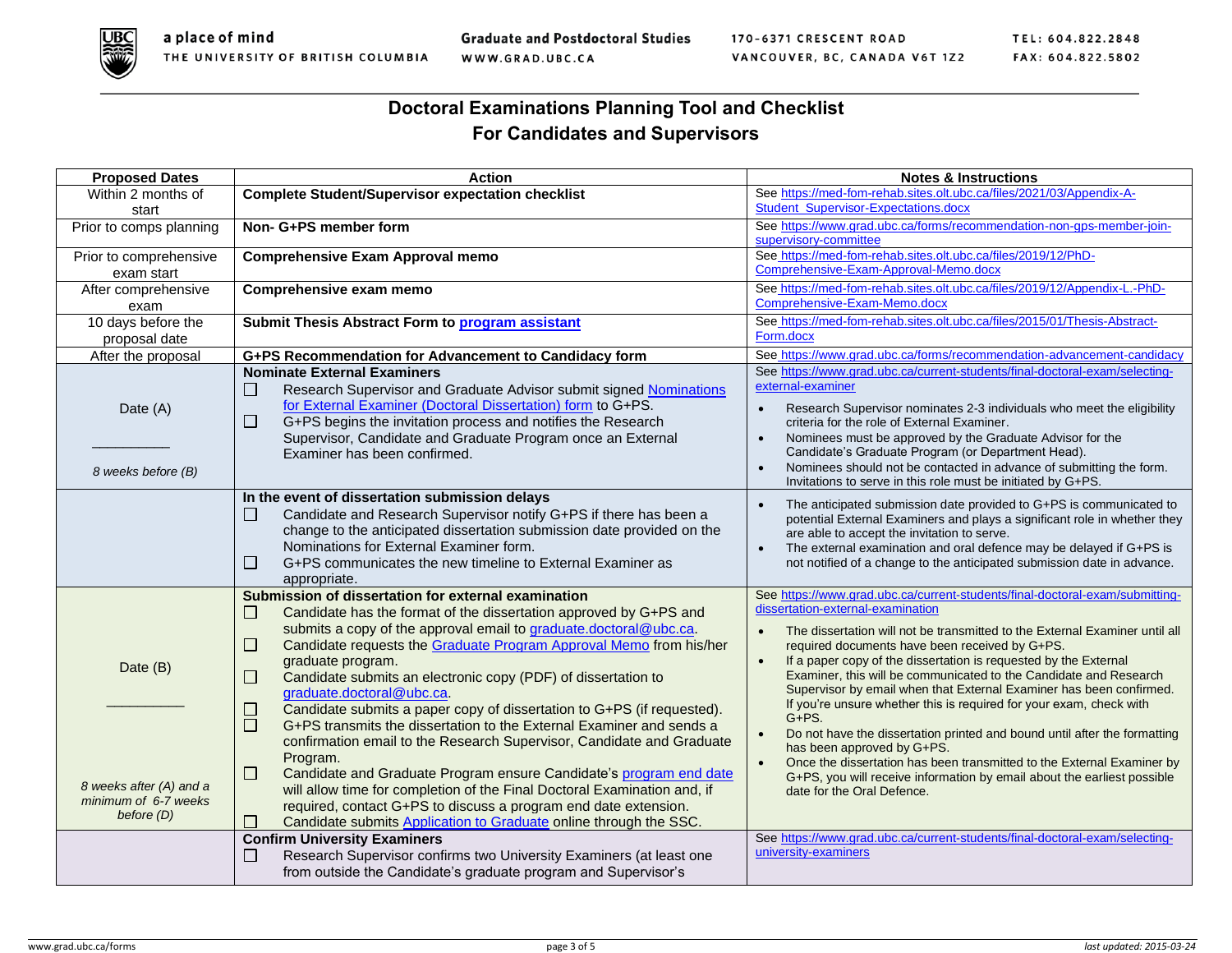

**Graduate and Postdoctoral Studies** 

WWW.GRAD.UBC.CA

170-6371 CRESCENT ROAD VANCOUVER, BC, CANADA V6T 1Z2 TEL: 604.822.2848 FAX: 604.822.5802

| Any time before<br>Date $(C)$ | department) who are at arm's length from both the Candidate and<br>Research Supervisor.<br>Research Supervisor and Graduate Advisor submit signed Approval of<br>University Examiners form to G+PS. | The consent of the proposed University Examiners to serve in the role<br>of University Examiner and their availability to attend the Oral Defence<br>must be confirmed by the Research Supervisor or Graduate Program<br><i>prior</i> to submitting the form.<br>If you are unsure of a prospective University Examiner's eligibility to<br>serve in this role, please contact G+PS in advance. |
|-------------------------------|-----------------------------------------------------------------------------------------------------------------------------------------------------------------------------------------------------|-------------------------------------------------------------------------------------------------------------------------------------------------------------------------------------------------------------------------------------------------------------------------------------------------------------------------------------------------------------------------------------------------|